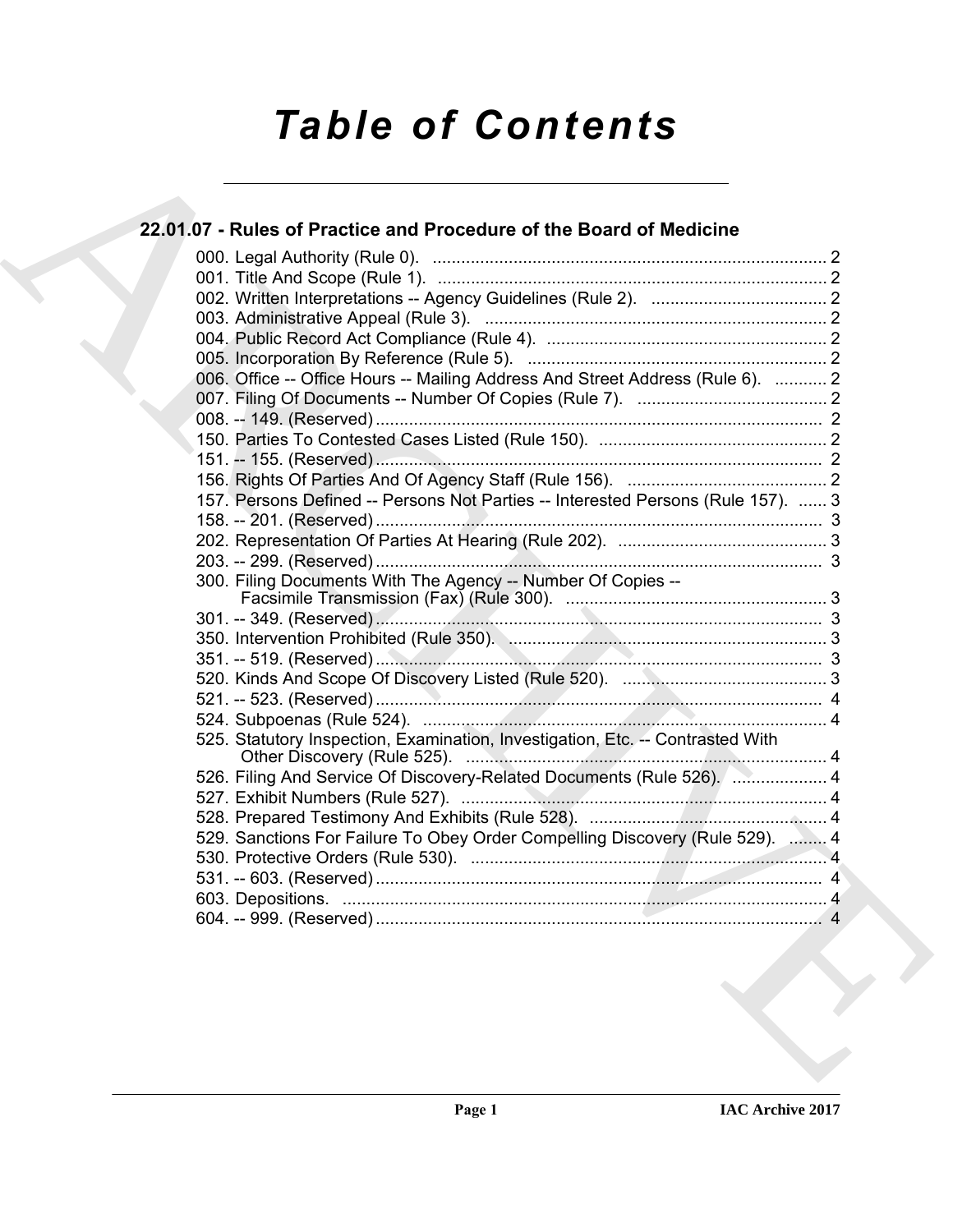#### **IDAPA 22 TITLE 01 CHAPTER 07**

#### **22.01.07 - RULES OF PRACTICE AND PROCEDURE OF THE BOARD OF MEDICINE**

#### <span id="page-1-1"></span><span id="page-1-0"></span>**000. LEGAL AUTHORITY (RULE 0).**

This chapter is adopted under the legal authority of Sections 54-1806(2), Idaho Code. (3-30-01)

#### <span id="page-1-2"></span>**001. TITLE AND SCOPE (RULE 1).**

The title of this chapter is IDAPA 22.01.07, "Rules of Practice and Procedure of the Board of Medicine." This chapter has the following scope: these rules govern all aspects of administrative procedure before the Board of Medicine including rulemaking contested cases, meeting procedure, and appearances before the Board. (3-30-01) including rulemaking, contested cases, meeting procedure, and appearances before the Board.

#### <span id="page-1-3"></span>**002. WRITTEN INTERPRETATIONS -- AGENCY GUIDELINES (RULE 2).**

Written interpretations of these rules in the form of explanatory comments accompanying the notice of proposed rulemaking that originally proposed the rules and review of comments submitted in the rulemaking process in the adoption of these rules are available for review and copying at cost from the Board of Medicine, 1755 Westgate Drive. Suite 140. Box 83720. Boise. Idaho 83720-0058. (3-30-01) Drive, Suite 140, Box 83720, Boise, Idaho 83720-0058.

#### <span id="page-1-4"></span>**003. ADMINISTRATIVE APPEAL (RULE 3).**

All contested cases shall be governed by the provisions of IDAPA 04.11.01, "Idaho Rules of Administrative Procedures of the Attorney General" and this chapter. (3-30-01) Procedures of the Attorney General" and this chapter.

#### <span id="page-1-5"></span>**004. PUBLIC RECORD ACT COMPLIANCE (RULE 4).**

These rules have been adopted in accordance with Title 67, Chapter 52, Idaho Code and are public records. (3-30-01)

#### <span id="page-1-6"></span>**005. INCORPORATION BY REFERENCE (RULE 5).**

**CHAPTER OF**<br> **CHAPTER OF PRACTIC AND PROCEDURE OF THE BOARD OF MEDICINE**<br> **CHAPTER TOTAL INTERNATIONAL TEAM (AND ARCHIVE ARCHIVE AND ARCHIVE ARCHIVE AND CHAPTER TOTAL TEAM (AND ARCHIVE ARCHIVE ARCHIVE ARCHIVE ARCHIVE ARC** The Board of Medicine adopts Subchapters A, B and C, of IDAPA 04.11.01, "Idaho Rules of Administrative Procedure of the Attorney General," with minor changes to parts of Subchapters A and B. The following Sections have been incorporated by reference from IDAPA 04.11.01: Section(s) 04.11.01.005, 006, 050 through 057, 100 through 104, 151 through 155, 200, 201, 203 through 206, 210, 220, 230, 240, 250, 260, 270, 280, 301 through 305, 400 through 402, 410 through 417, 420 through 425, 500 through 502, 510 through 514, 521 through 523, 550 through 566, 600 through 602, 604 through 606, 610 through 614, 650, 651, 700 through 702, 710, 711, 720, 730,<br>740, 750, 760, 770, 780, 790 through 791, 800, 810 through 815, 820 through 836, 840, 850, and 860. (3-30-01) 740, 750, 760, 770, 780, 790 through 791, 800, 810 through 815, 820 through 836, 840, 850, and 860.

#### <span id="page-1-7"></span>**006. OFFICE -- OFFICE HOURS -- MAILING ADDRESS AND STREET ADDRESS (RULE 6).**

The central office of the Board of Medicine will be in Boise, Idaho. The Board's mailing address, unless otherwise indicated, will be Idaho State Board of Medicine, Statehouse Mail, Boise, Idaho 83720. The Board's street address is 1755 Westgate Drive, Suite 140, Boise, Idaho 83704. The telephone number of the Board is (208) 327-7000. The Board's facsimile (FAX) number is (208) 377-7005. The Board's office hours for filing documents are 8:00 a.m. to 5:00 p.m. MST. 5:00 p.m. MST.

#### <span id="page-1-8"></span>**007. FILING OF DOCUMENTS -- NUMBER OF COPIES (RULE 7).**

All documents in rule-making or contested case proceedings must be filed with the office of the Board. The original and ten (10) copies of all documents must be filed with the office of the Board. (3-30-01) and ten  $(10)$  copies of all documents must be filed with the office of the Board.

#### <span id="page-1-9"></span>**008. -- 149. (RESERVED)**

#### <span id="page-1-13"></span><span id="page-1-10"></span>**150. PARTIES TO CONTESTED CASES LISTED (RULE 150).**

Parties to contested cases before the agency are called applicants or claimants or appellants, petitioners, complainants, respondents or protestants. On reconsideration or appeal within the agency parties are called by their<br>original titles listed in the previous sentence. original titles listed in the previous sentence.

#### <span id="page-1-11"></span>**151. -- 155. (RESERVED)**

#### <span id="page-1-14"></span><span id="page-1-12"></span>**156. RIGHTS OF PARTIES AND OF AGENCY STAFF (RULE 156).**

Subject to IDAPA 04.11.01.558, 04.11.01.560, and 04.11.01.600, as incorporated by reference, all parties and agency staff may appear at hearing or argument, introduce evidence, examine witnesses, make and argue motions, state

#### **Section 000 Page 2**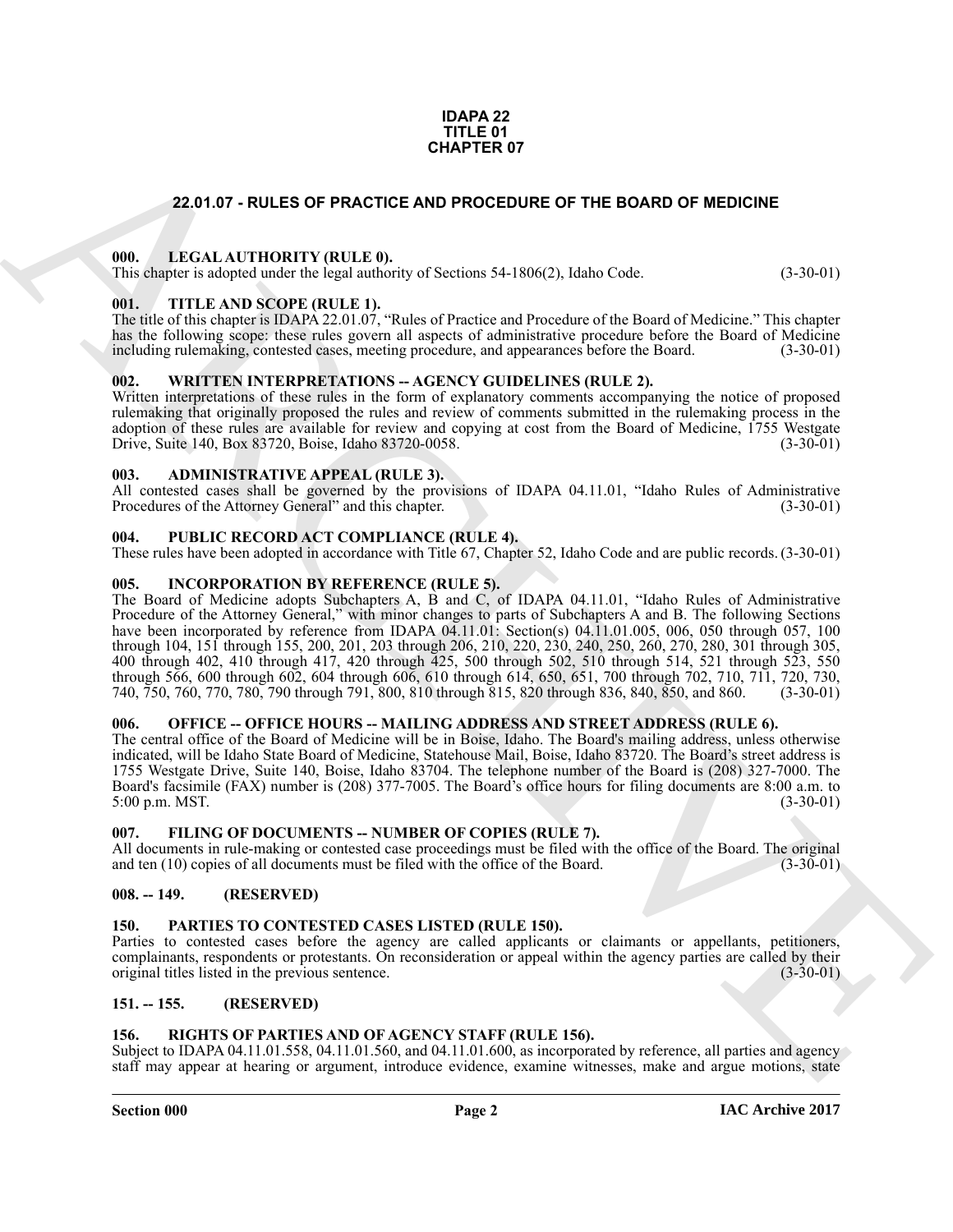positions, and otherwise fully participate in hearings or arguments. (3-30-01)

#### <span id="page-2-13"></span><span id="page-2-0"></span>**157. PERSONS DEFINED -- PERSONS NOT PARTIES -- INTERESTED PERSONS (RULE 157).**

The term "person" includes natural persons, partnerships, corporations, associations, municipalities, government entities and subdivisions, and any other entity authorized by law to participate in the administrative proceeding. Persons other than the persons named in Rules 151 through 156 of IDAPA 04.11.01, as incorporated by reference, are not parties for the purpose of any statute or rule addressing rights or obligations of parties to a contested case.

 $(3-30-01)$ 

#### <span id="page-2-1"></span>**158. -- 201. (RESERVED)**

#### <span id="page-2-14"></span><span id="page-2-2"></span>**202. REPRESENTATION OF PARTIES AT HEARING (RULE 202).**

**01. Appearances and Representation**. To the extent authorized or required by law, appearances and representation of parties or other persons at formal hearing or prehearing conference must be as follows: (3-30-01)

<span id="page-2-15"></span>**a.** Natural Person. A natural person may represent himself or herself or be represented by an attorney. (3-30-01)

**b.** A partnership may be represented by a partner or an attorney. (3-30-01)

**c.** A corporation may be represented by an officer or an attorney. (3-30-01)

**d.** A municipal corporation, local government agency, unincorporated association or nonprofit tion may be represented by an officer, duly authorized employee, or attorney. (3-30-01) organization may be represented by an officer, duly authorized employee, or attorney.

**e.** A state, federal or tribal governmental entity or agency may be represented by an officer, duly ed employee, or attorney. (3-30-01) authorized employee, or attorney.

**02.** Representatives. The representatives of parties at hearing, and no other persons or parties g before the agency, are entitled to examine witnesses and make or argue motions. (3-30-01) appearing before the agency, are entitled to examine witnesses and make or argue motions.

<span id="page-2-17"></span><span id="page-2-16"></span>**03. Attorneys**. Attorneys who represent parties must be licensed to practice law in the state of Idaho.  $(3-30-01)$ 

#### <span id="page-2-3"></span>**203. -- 299. (RESERVED)**

#### <span id="page-2-9"></span><span id="page-2-4"></span>**300. FILING DOCUMENTS WITH THE AGENCY -- NUMBER OF COPIES -- FACSIMILE TRANSMISSION (FAX) (RULE 300).**

**Example the effective scheme of the Example of American Control in Technology (AUTE 1998)**<br>
EXAMPLE IN the set of the set of the set of the set of the set of the set of the set of the set of the set of the set of the set An original and necessary copies (if any are required by the agency) of all documents intended to be part of an agency record must be filed with the officer designated by the agency to receive filing in the case and a copy must be mailed to any Hearing Officer appointed by the Board. Pleadings and other documents not exceeding ten (10) pages in length requiring urgent or immediate action may be filed by facsimile transmission (FAX) if the agency's individual rule of practice lists a FAX number for that agency. Whenever any document is filed by FAX, if possible, originals must be delivered by overnight mail the next working day. (3-30-01) delivered by overnight mail the next working day.

#### <span id="page-2-5"></span>**301. -- 349. (RESERVED)**

#### <span id="page-2-10"></span><span id="page-2-6"></span>**350. INTERVENTION PROHIBITED (RULE 350).**

Persons not applicants or claimants or appellants, petitioners, complainants, protestants, or respondents to a proceeding shall not be allowed to intervene. (3-30-01) proceeding shall not be allowed to intervene.

#### <span id="page-2-7"></span>**351. -- 519. (RESERVED)**

#### <span id="page-2-8"></span>**520. KINDS AND SCOPE OF DISCOVERY LISTED (RULE 520).**

<span id="page-2-12"></span><span id="page-2-11"></span>**01. Kinds of Discovery**. The kinds of discovery recognized by these rules in contested cases are: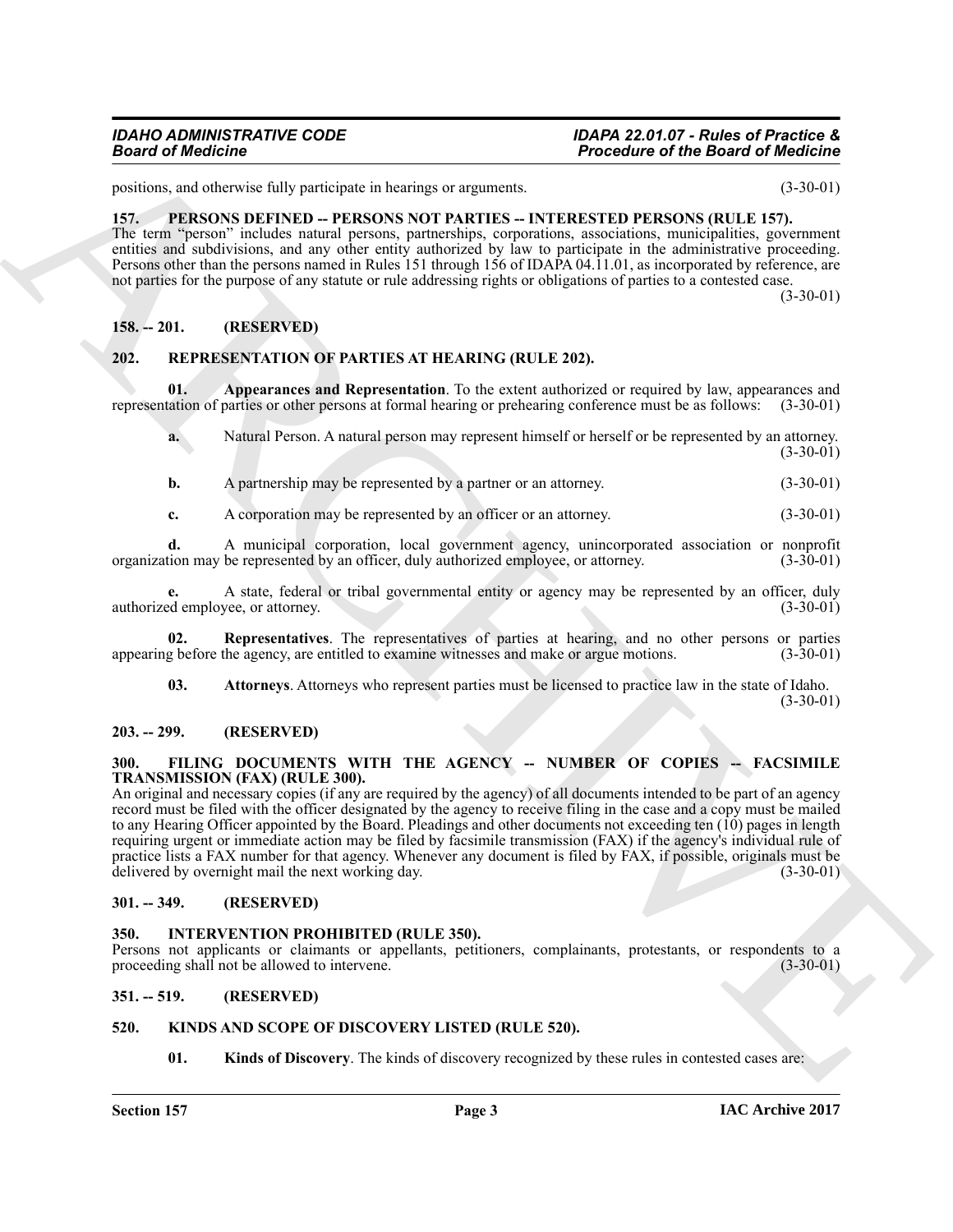(3-30-01)

| <b>a.</b> | Depositions;   | $(3-30-01)$ |
|-----------|----------------|-------------|
| b.        | Subpoenas; and | $(3-30-01)$ |

<span id="page-3-13"></span>**c.** Statutory inspection, examination (including physical or mental examination), investigation, etc.  $(3-30-01)$ 

**02. Rules of Civil Procedure**. Unless otherwise provided by statute, rule, order or notice, when discovery is authorized before the agency, the scope of discovery, other than statutory inspection, examination, investigation, etc., is governed by the Idaho Rules of Civil Procedure (see Idaho Rule of Civil Procedure 26(b).

 $(3-30-01)$ 

### <span id="page-3-0"></span>**521. -- 523. (RESERVED)**

#### <span id="page-3-17"></span><span id="page-3-1"></span>**524. SUBPOENAS (RULE 524).**

The agency may issue subpoenas as authorized by statute, upon a party's motion or upon its own initiative. The agency upon motion to quash made promptly, and in any event, before the time to comply with the subpoena, may quash the subpoena, or condition denial of the motion to quash upon reasonable terms. (3-30-01) quash the subpoena, or condition denial of the motion to quash upon reasonable terms.

#### <span id="page-3-16"></span><span id="page-3-2"></span>**525. STATUTORY INSPECTION, EXAMINATION, INVESTIGATION, ETC. -- CONTRASTED WITH OTHER DISCOVERY (RULE 525).**

**Example of the Example of the Example of the Example of the Example of the Example of the Example of the Example of CNA<br>
Representation and the CNA Properties of the Example of The CNA CHA CHA CHA CHA CHA CHA CHA CHA CHA** This rule recognizes, but does not enlarge or restrict, an agency's statutory right of inspection, examination (including mental or physical examination), investigation, etc. This statutory right of an agency is independent of and cumulative to any right of discovery in formal proceedings and may be exercised by the agency whether or not a person is party to a formal proceeding before the agency. Information obtained from statutory inspection, examination, investigation, etc., may be used in formal proceedings or for any other purpose, except as restricted by statute or rule. The rights of deposition, and subpoena, can be used by parties only in connection with formal proceedings before the agency. (3-30-01) (3-30-01)

#### <span id="page-3-12"></span><span id="page-3-3"></span>**526. FILING AND SERVICE OF DISCOVERY-RELATED DOCUMENTS (RULE 526).**

Notices of deposition, and objections to discovery must be filed and served as provided in the order compelling discovery. (3-30-01)

#### <span id="page-3-4"></span>**527. EXHIBIT NUMBERS (RULE 527).**

<span id="page-3-14"></span>The agency assigns exhibit numbers to each party. (3-30-01) (3-30-01)

#### <span id="page-3-5"></span>**528. PREPARED TESTIMONY AND EXHIBITS (RULE 528).**

Order, notice or rule may require a party or parties to file before hearing and to serve on all other parties prepared expert testimony and exhibits to be presented at hearing. Assigned exhibit numbers should be used in all prepared testimony. (3-30-01)

#### <span id="page-3-15"></span><span id="page-3-6"></span>**529. SANCTIONS FOR FAILURE TO OBEY ORDER COMPELLING DISCOVERY (RULE 529).**

The agency may impose all sanctions recognized by statute or rules for failure to comply with an order compelling discovery. (3-30-01) discovery. (3-30-01)

#### <span id="page-3-7"></span>**530. PROTECTIVE ORDERS (RULE 530).**

As authorized by statute or rule, the agency may issue protective orders limiting access to information generated during settlement negotiations, discovery or hearing. (3-30-01) during settlement negotiations, discovery or hearing.

#### <span id="page-3-8"></span>**531. -- 603. (RESERVED)**

#### <span id="page-3-11"></span><span id="page-3-9"></span>**603. DEPOSITIONS.**

Depositions may be offered into evidence if notice is given prior to the taking of the deposition that the deposition will be offered in lieu of testimony at the hearing and if all parties have had an opportunity to examine or cross-<br>examine the deponent's testimony. (3-30-01) examine the deponent's testimony.<br>604. -- 999. (RESERVED) **604. -- 999. (RESERVED)**

<span id="page-3-10"></span>**Section 524 Page 4**